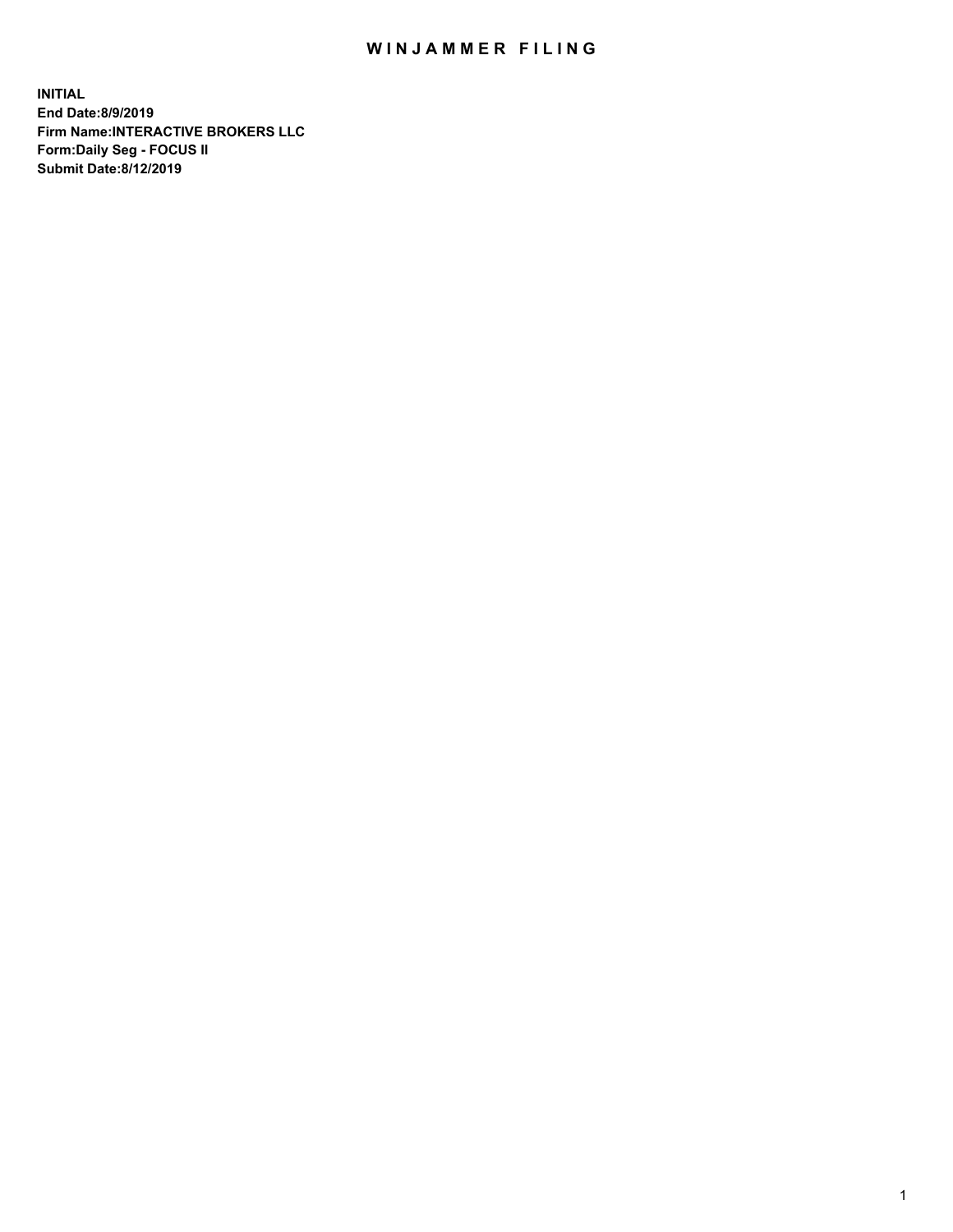**INITIAL End Date:8/9/2019 Firm Name:INTERACTIVE BROKERS LLC Form:Daily Seg - FOCUS II Submit Date:8/12/2019 Daily Segregation - Cover Page**

| Name of Company                                                                                                                                                                                                                                                                                                                | <b>INTERACTIVE BROKERS LLC</b>                                                                 |
|--------------------------------------------------------------------------------------------------------------------------------------------------------------------------------------------------------------------------------------------------------------------------------------------------------------------------------|------------------------------------------------------------------------------------------------|
| <b>Contact Name</b>                                                                                                                                                                                                                                                                                                            | <b>James Menicucci</b>                                                                         |
| <b>Contact Phone Number</b>                                                                                                                                                                                                                                                                                                    | 203-618-8085                                                                                   |
| <b>Contact Email Address</b>                                                                                                                                                                                                                                                                                                   | jmenicucci@interactivebrokers.c<br>om                                                          |
| FCM's Customer Segregated Funds Residual Interest Target (choose one):<br>a. Minimum dollar amount: ; or<br>b. Minimum percentage of customer segregated funds required:% ; or<br>c. Dollar amount range between: and; or<br>d. Percentage range of customer segregated funds required between:% and%.                         | $\overline{\mathbf{0}}$<br>$\overline{\mathbf{0}}$<br>155,000,000 245,000,000<br>00            |
| FCM's Customer Secured Amount Funds Residual Interest Target (choose one):<br>a. Minimum dollar amount: ; or<br>b. Minimum percentage of customer secured funds required:%; or<br>c. Dollar amount range between: and; or<br>d. Percentage range of customer secured funds required between:% and%.                            | $\overline{\mathbf{0}}$<br>$\overline{\mathbf{0}}$<br>80,000,000 120,000,000<br>0 <sub>0</sub> |
| FCM's Cleared Swaps Customer Collateral Residual Interest Target (choose one):<br>a. Minimum dollar amount: ; or<br>b. Minimum percentage of cleared swaps customer collateral required:% ; or<br>c. Dollar amount range between: and; or<br>d. Percentage range of cleared swaps customer collateral required between:% and%. | $\overline{\mathbf{0}}$<br><u>0</u><br>0 <sub>0</sub><br>00                                    |

Attach supporting documents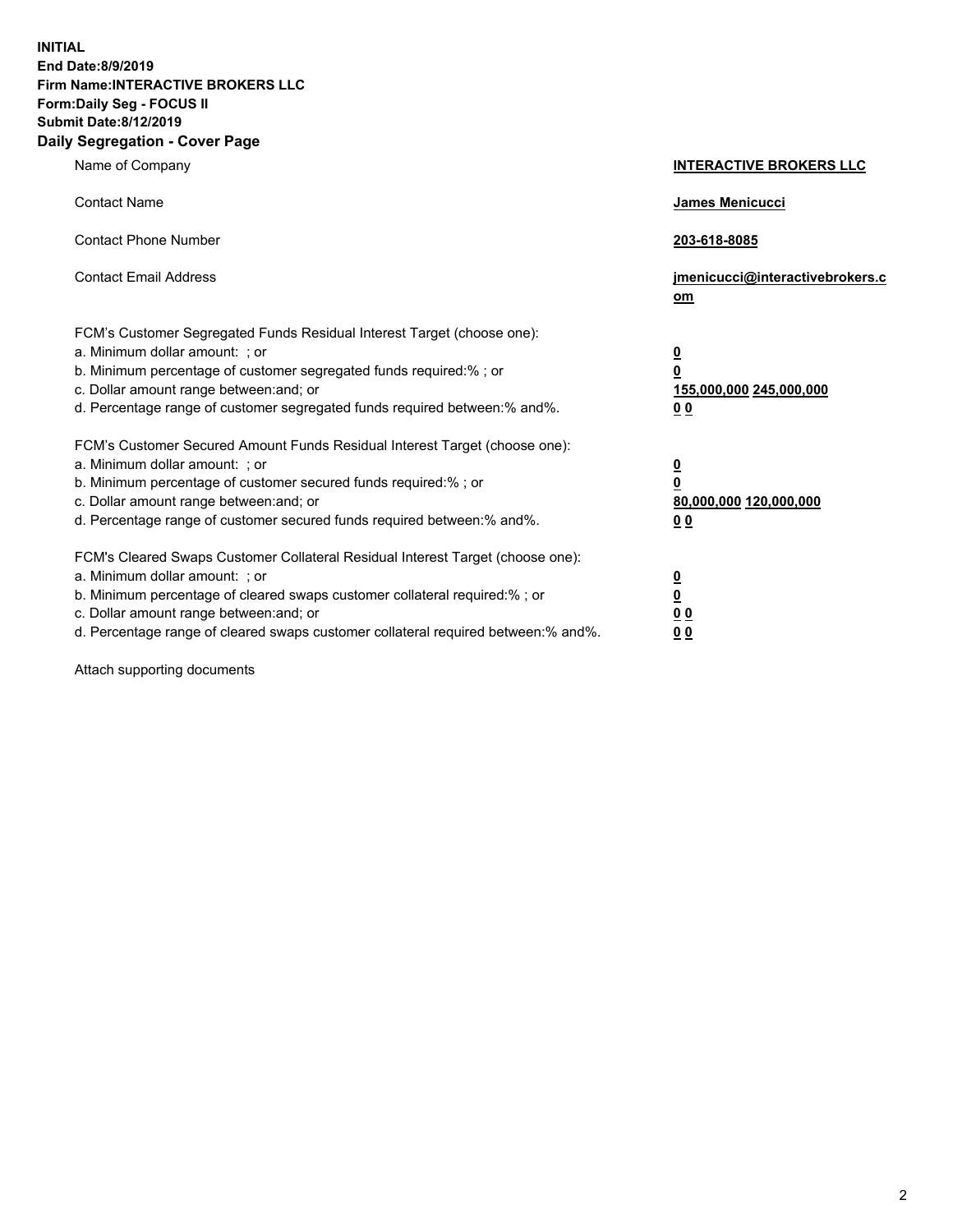## **INITIAL End Date:8/9/2019 Firm Name:INTERACTIVE BROKERS LLC Form:Daily Seg - FOCUS II Submit Date:8/12/2019 Daily Segregation - Secured Amounts**

|     | Daily Əeyleyatıoli - Əeculeu Allıoulits                                                     |                                                      |
|-----|---------------------------------------------------------------------------------------------|------------------------------------------------------|
|     | Foreign Futures and Foreign Options Secured Amounts                                         |                                                      |
|     | Amount required to be set aside pursuant to law, rule or regulation of a foreign            | $0$ [7305]                                           |
|     | government or a rule of a self-regulatory organization authorized thereunder                |                                                      |
| 1.  | Net ledger balance - Foreign Futures and Foreign Option Trading - All Customers             |                                                      |
|     | A. Cash                                                                                     | 484,094,483 [7315]                                   |
|     | B. Securities (at market)                                                                   | $0$ [7317]                                           |
| 2.  | Net unrealized profit (loss) in open futures contracts traded on a foreign board of trade   | 14,476,569 [7325]                                    |
| 3.  | Exchange traded options                                                                     |                                                      |
|     | a. Market value of open option contracts purchased on a foreign board of trade              | 76,552 [7335]                                        |
|     | b. Market value of open contracts granted (sold) on a foreign board of trade                | -29,749 [7337]                                       |
| 4.  | Net equity (deficit) (add lines 1. 2. and 3.)                                               | 498,617,855 [7345]                                   |
| 5.  | Account liquidating to a deficit and account with a debit balances - gross amount           | 8,330 [7351]                                         |
|     | Less: amount offset by customer owned securities                                            | 0 [7352] 8,330 [7354]                                |
| 6.  | Amount required to be set aside as the secured amount - Net Liquidating Equity              | 498,626,185 [7355]                                   |
|     | Method (add lines 4 and 5)                                                                  |                                                      |
| 7.  | Greater of amount required to be set aside pursuant to foreign jurisdiction (above) or line | 498,626,185 [7360]                                   |
|     | 6.                                                                                          |                                                      |
|     | FUNDS DEPOSITED IN SEPARATE REGULATION 30.7 ACCOUNTS                                        |                                                      |
| 1.  | Cash in banks                                                                               |                                                      |
|     | A. Banks located in the United States                                                       | 84,422,020 [7500]                                    |
|     | B. Other banks qualified under Regulation 30.7                                              | 0 [7520] 84,422,020 [7530]                           |
| 2.  | <b>Securities</b><br>A. In safekeeping with banks located in the United States              |                                                      |
|     | B. In safekeeping with other banks qualified under Regulation 30.7                          | 461,907,825 [7540]<br>0 [7560] 461,907,825 [7570]    |
| 3.  | Equities with registered futures commission merchants                                       |                                                      |
|     | A. Cash                                                                                     | $0$ [7580]                                           |
|     | <b>B.</b> Securities                                                                        | $0$ [7590]                                           |
|     | C. Unrealized gain (loss) on open futures contracts                                         | $0$ [7600]                                           |
|     | D. Value of long option contracts                                                           | $0$ [7610]                                           |
|     | E. Value of short option contracts                                                          | 0 [7615] 0 [7620]                                    |
| 4.  | Amounts held by clearing organizations of foreign boards of trade                           |                                                      |
|     | A. Cash                                                                                     | $0$ [7640]                                           |
|     | <b>B.</b> Securities                                                                        | $0$ [7650]                                           |
|     | C. Amount due to (from) clearing organization - daily variation                             | $0$ [7660]                                           |
|     | D. Value of long option contracts                                                           | 0 [7670]                                             |
|     | E. Value of short option contracts                                                          | 0 [7675] 0 [7680]                                    |
| 5.  | Amounts held by members of foreign boards of trade                                          |                                                      |
|     | A. Cash                                                                                     | 71,140,925 [7700]                                    |
|     | <b>B.</b> Securities                                                                        | $0$ [7710]                                           |
|     | C. Unrealized gain (loss) on open futures contracts                                         | 21,495,980 [7720]                                    |
|     | D. Value of long option contracts                                                           | 76,552 [7730]                                        |
|     | E. Value of short option contracts                                                          | <mark>-29,749</mark> [7735] <b>92,683,708</b> [7740] |
| 6.  | Amounts with other depositories designated by a foreign board of trade                      | 0 [7760]                                             |
| 7.  | Segregated funds on hand                                                                    | $0$ [7765]                                           |
| 8.  | Total funds in separate section 30.7 accounts                                               | 639,013,553 [7770]                                   |
| 9.  | Excess (deficiency) Set Aside for Secured Amount (subtract line 7 Secured Statement         | 140,387,368 [7380]                                   |
|     | Page 1 from Line 8)                                                                         |                                                      |
| 10. | Management Target Amount for Excess funds in separate section 30.7 accounts                 | 80,000,000 [7780]                                    |
| 11. | Excess (deficiency) funds in separate 30.7 accounts over (under) Management Target          | 60,387,368 [7785]                                    |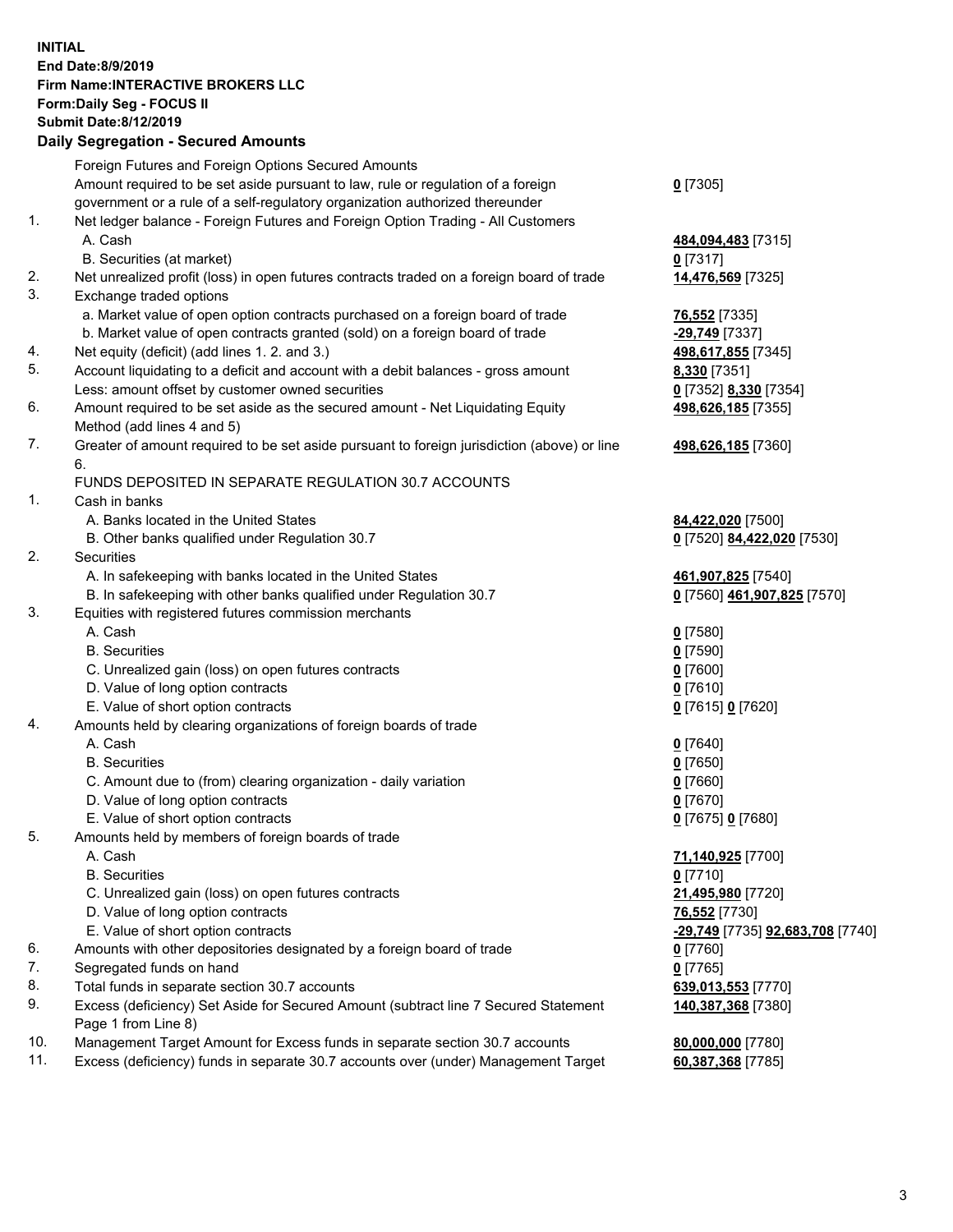**INITIAL End Date:8/9/2019 Firm Name:INTERACTIVE BROKERS LLC Form:Daily Seg - FOCUS II Submit Date:8/12/2019 Daily Segregation - Segregation Statement** SEGREGATION REQUIREMENTS(Section 4d(2) of the CEAct) 1. Net ledger balance A. Cash **4,240,408,044** [7010] B. Securities (at market) **0** [7020] 2. Net unrealized profit (loss) in open futures contracts traded on a contract market **-79,402,852** [7030] 3. Exchange traded options A. Add market value of open option contracts purchased on a contract market **255,829,466** [7032] B. Deduct market value of open option contracts granted (sold) on a contract market **-298,471,547** [7033] 4. Net equity (deficit) (add lines 1, 2 and 3) **4,118,363,111** [7040] 5. Accounts liquidating to a deficit and accounts with debit balances - gross amount **1,211,475** [7045] Less: amount offset by customer securities **0** [7047] **1,211,475** [7050] 6. Amount required to be segregated (add lines 4 and 5) **4,119,574,586** [7060] FUNDS IN SEGREGATED ACCOUNTS 7. Deposited in segregated funds bank accounts A. Cash **1,090,574,664** [7070] B. Securities representing investments of customers' funds (at market) **1,841,488,740** [7080] C. Securities held for particular customers or option customers in lieu of cash (at market) **0** [7090] 8. Margins on deposit with derivatives clearing organizations of contract markets A. Cash **6,285,803** [7100] B. Securities representing investments of customers' funds (at market) **1,445,227,885** [7110] C. Securities held for particular customers or option customers in lieu of cash (at market) **0** [7120] 9. Net settlement from (to) derivatives clearing organizations of contract markets **-21,445,650** [7130] 10. Exchange traded options A. Value of open long option contracts **256,066,927** [7132] B. Value of open short option contracts **-298,767,042** [7133] 11. Net equities with other FCMs A. Net liquidating equity **0** [7140] B. Securities representing investments of customers' funds (at market) **0** [7160] C. Securities held for particular customers or option customers in lieu of cash (at market) **0** [7170] 12. Segregated funds on hand **0** [7150] 13. Total amount in segregation (add lines 7 through 12) **4,319,431,327** [7180] 14. Excess (deficiency) funds in segregation (subtract line 6 from line 13) **199,856,741** [7190] 15. Management Target Amount for Excess funds in segregation **155,000,000** [7194]

16. Excess (deficiency) funds in segregation over (under) Management Target Amount Excess

4

**44,856,741** [7198]